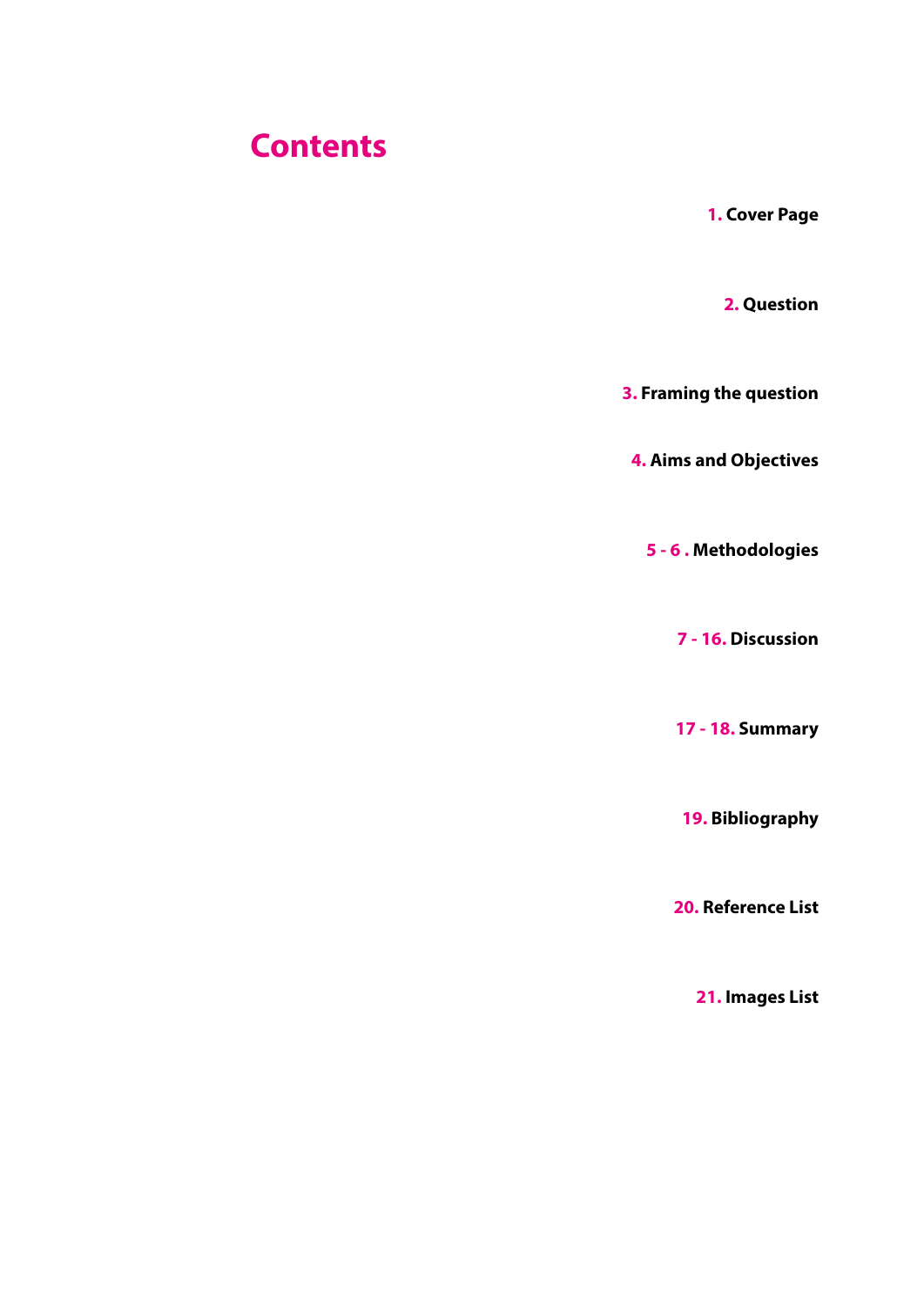# **By using Graphic Communication, how can we educate young women about the importance of cervical screening?**

**Lowri Williams Graphic Communication BA USW**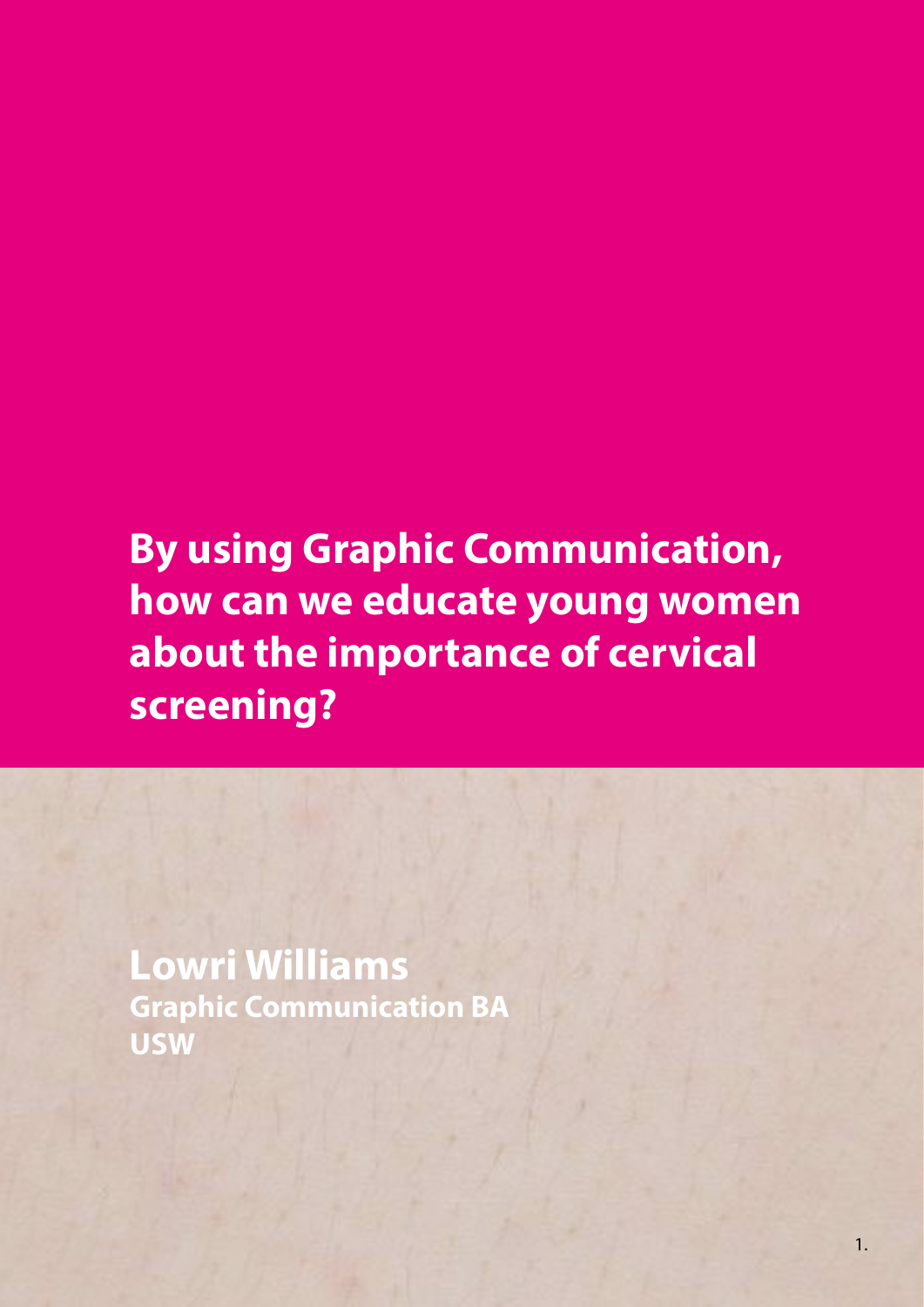# **By using Graphic Communication, how can we educate young women y** using Graphic Communication,<br>w can we educate young women<br>about the importance of cervical<br>screening?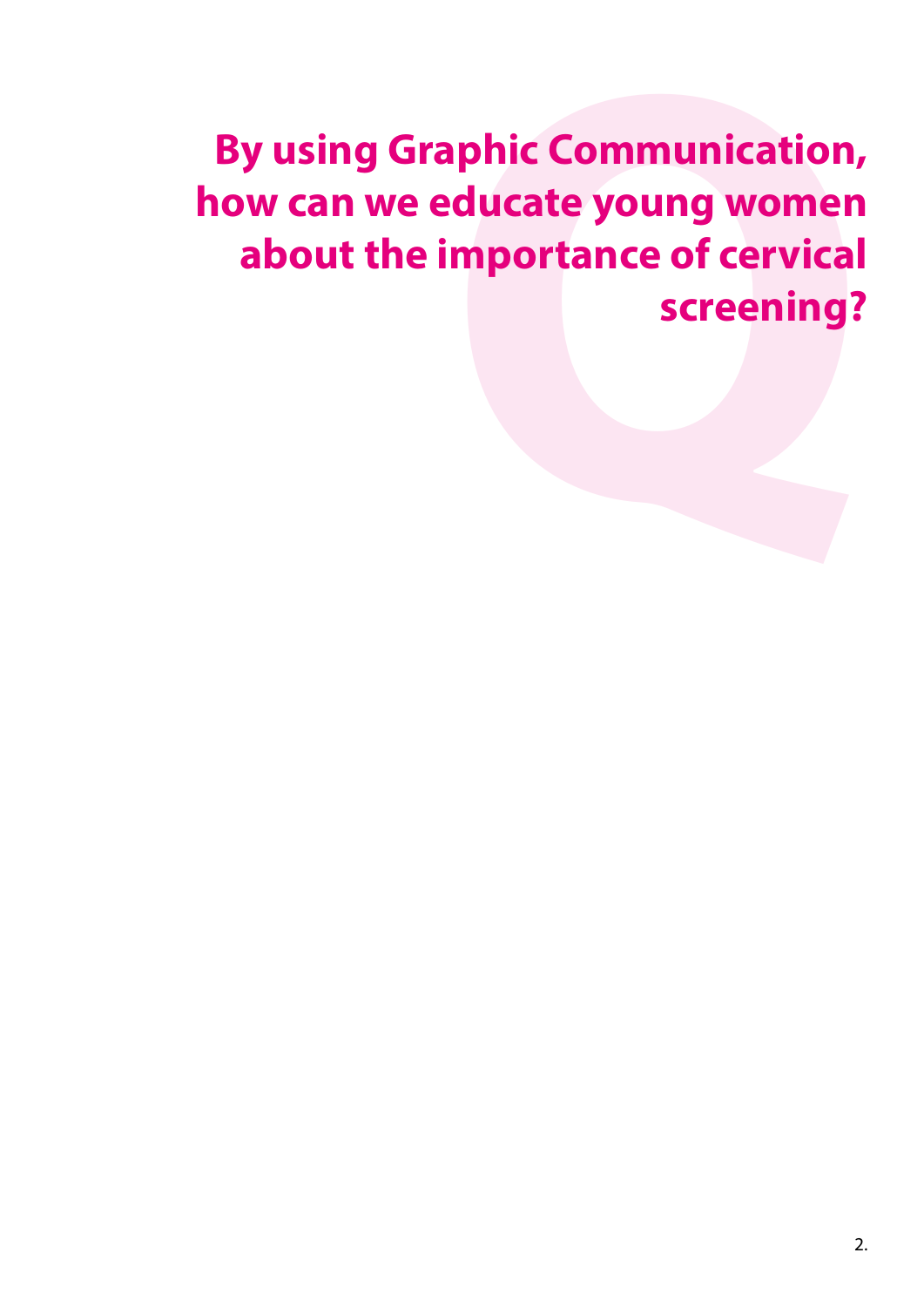## **Framing the Question**

 **T**he subject that is being researched is smear tests; the question that the research will be centring around is "Using graphic design, how can we make women feel more comfortable getting smear tests?". It is feasible that the question will change over time and become more concise once the research has been carried out. The topic of smear tests is something that needs to be talked about more and involved in more conversations without feeling embarrassed or ashamed. The research conducted within this investigation will guide us to the final question and will highlight the underlying issues surrounded by cervical screenings.

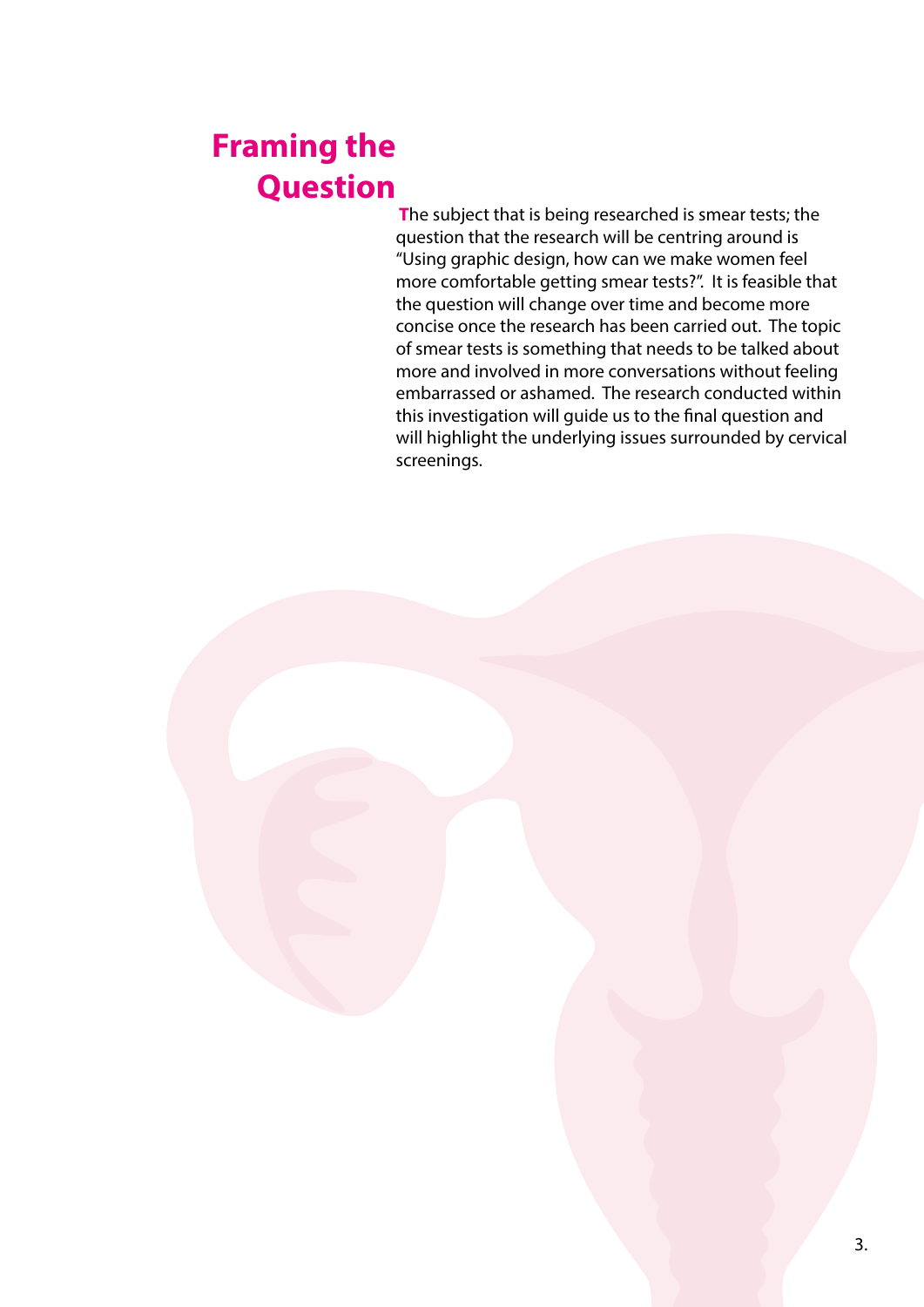## **Aims and Objectives**

#### **Aims**

To discover why there is a decline in the number of women between the ages of 25 and 64 having smear tests in the last 10 years.

To find out whether there is a lack of information around smear tests and cervical cancer.

To distinguish if there is a correlation between the cervical injection and the decline in smear test appointments being booked.

#### **Objectives**

To interview women of different age groups that have experienced a smear test or have their first appointment and gage their thoughts and feelings on smear tests. To select news reports and events within the last 10 years that could relate to the decline in women having smear tests.

To collect leaflets, information booklets, journals and reports that are currently available on smear tests, if they are being read and if the information is being put across so it can be easily understood.

To research the cervical injection, the education behind the injection and whether it is of the impression that this makes women immune to cervical cancer. Interviews will be conducted with young girls who have had this injection and nurses who are responsible for giving the injection.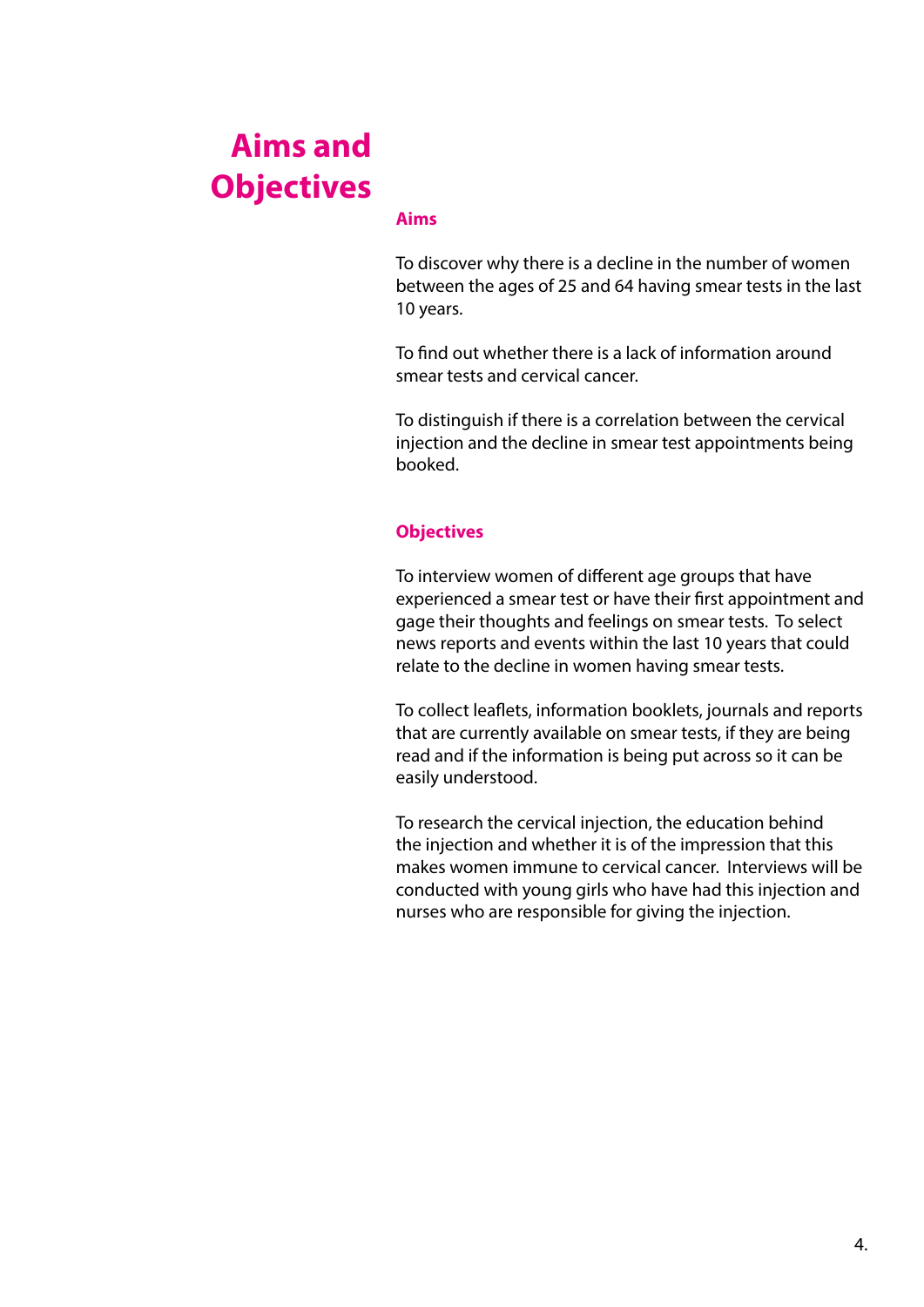#### **Methodologies**

**A** cervical screening, or as it is more commonly known, a smear test is a test that is carried out on a selection of cells from the woman's cervix which checks for abnormalities. These abnormalities could lead to cervical cancer if not picked up on. From research carried out by the NHS with the help of charity Jo's cervical cancer trust it has been found that "sixty-one per cent of women aged twenty-five to thirtyfive were not aware that they belong in the highest-risk group for cervical cancer." Analysis by Bazian, Edited by NHS (2018)

To understand the importance of a smear test it is important to realise some of the everyday factors that can increase the risks of cervical cancer. The NHS website states that "Women who have never been sexually active rarely develop cervical cancer. Becoming sexually active at a young age can increase the risk for cervical cancer. Researchers think this increased risk is because the cervix changes during puberty. These changes make the area more vulnerable to damage." Giving birth more than once has also been linked with a higher risk for cervical cancer in women as well as smoking, using the contraceptive pill and having a history of sexually transmitted infections.

Through the research that has been conducted by the NHS, eleven per cent of women think that the HPV injection given to teenage girls in school prevents cervical cancer. The research that has been gathered shows a lack of education around the HPV injection, this factor could be contributing to the decline in smear tests being attended in the last ten years.

To be able to understand where smear test appointments peaked, it is important to look at past campaigns or articles that were around at the time of the increased numbers. One factor that was a major factor in the increase of women having cervical screenings is known as the "The Jade Goody Effect". Jade Goody was a public figure who was nationally diagnosed with cervical cancer whilst on the Indian version of Big Brother. She broadcasted her battled with cervical cancer by conducting interviews, talking publicly whilst being open and honest about her journey. She admitted to avoiding smear tests and ignoring letters about her abnormal results in fear of being told that she had cancer. She died at the age of twenty-seven which shocked the nation especially the young generation of women.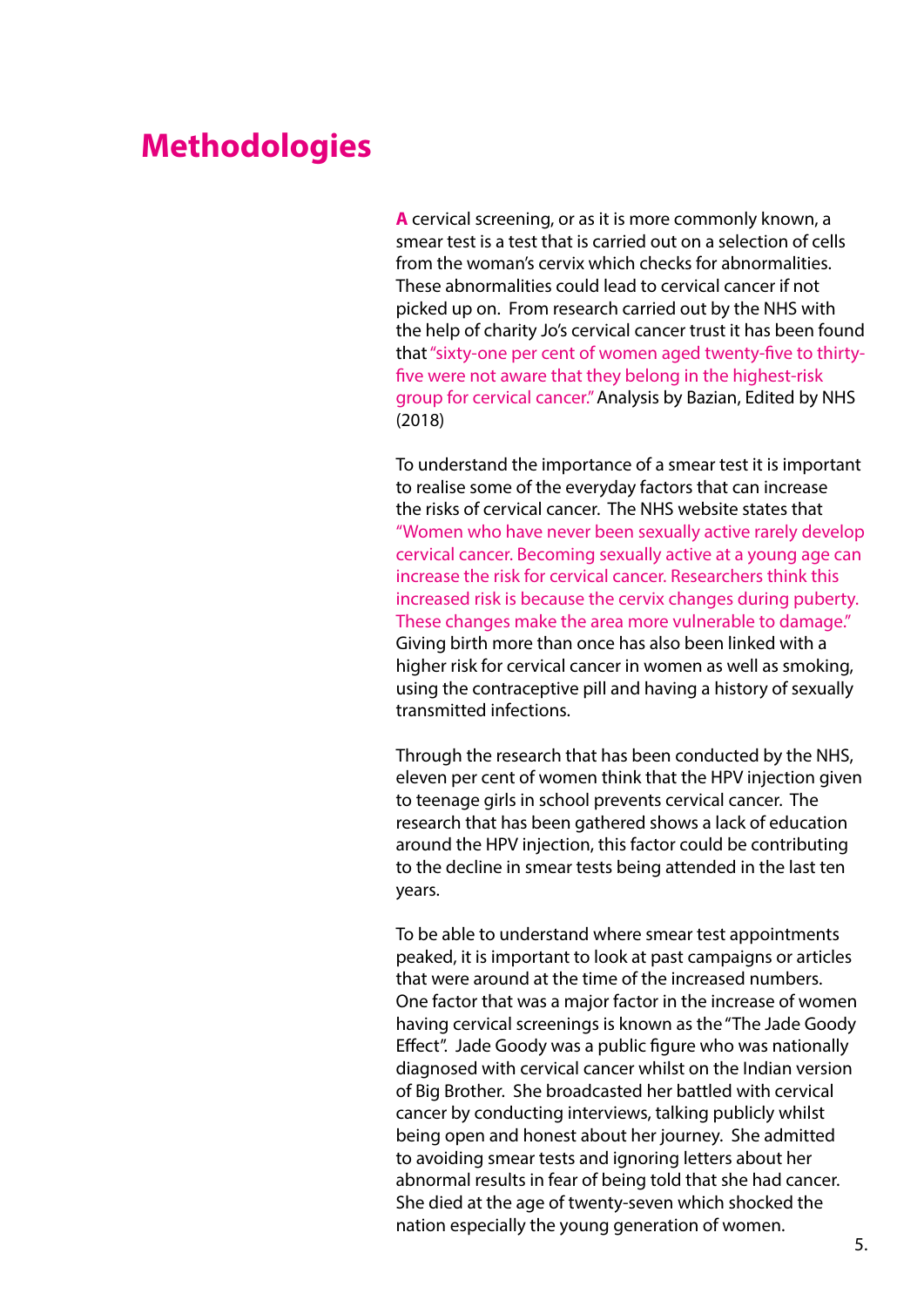"Shortly after Goody's death, NHS data showed the number of women aged between 25 and 64 seeking advice rose by 12 per cent, with half a million more women than usual booking smear tests." The Independent (2019)

**T**he methodologies that have been used throughout this research investigation will assist in finding the problems of smear tests, the way that they are portrayed and why there is a decline in women getting their cervical screenings. The methodologies that have been used throughout this research investigation are as follows: -

### **Collecting Resources**

**G**athering information such as leaflets, brochures and pamphlets are key in assessing the information that is already out there. This methodology tested the information that is out there already; this emphasised the lack of education available.

#### **Survey**

"Surveys are useful in describing the characteristics of a large population. No other research method can provide this broad capability, which ensures a more accurate sample to gather targeted results in which to draw conclusions and make important decisions."

**C**onducting the survey in this research investigation provided fast results and was able to show how there is a lack of information regarding smear tests available for women at a quick dispense. It enables the research investigation to have reliable statistics and it is able to reach a wide range of women of different age groups.

#### **Interviews**

**A** number of interviews were carried out with different women whilst conducting this research investigation. These interviews gave the opportunity to ask more personal questions and gather some case studies

"Interviews are most effective for qualitative research: They help you explain, better understand, and explore research subjects' opinions, behaviour, experiences, phenomenon, etc. Interview questions are usually open-ended questions so that in-depth information will be collected."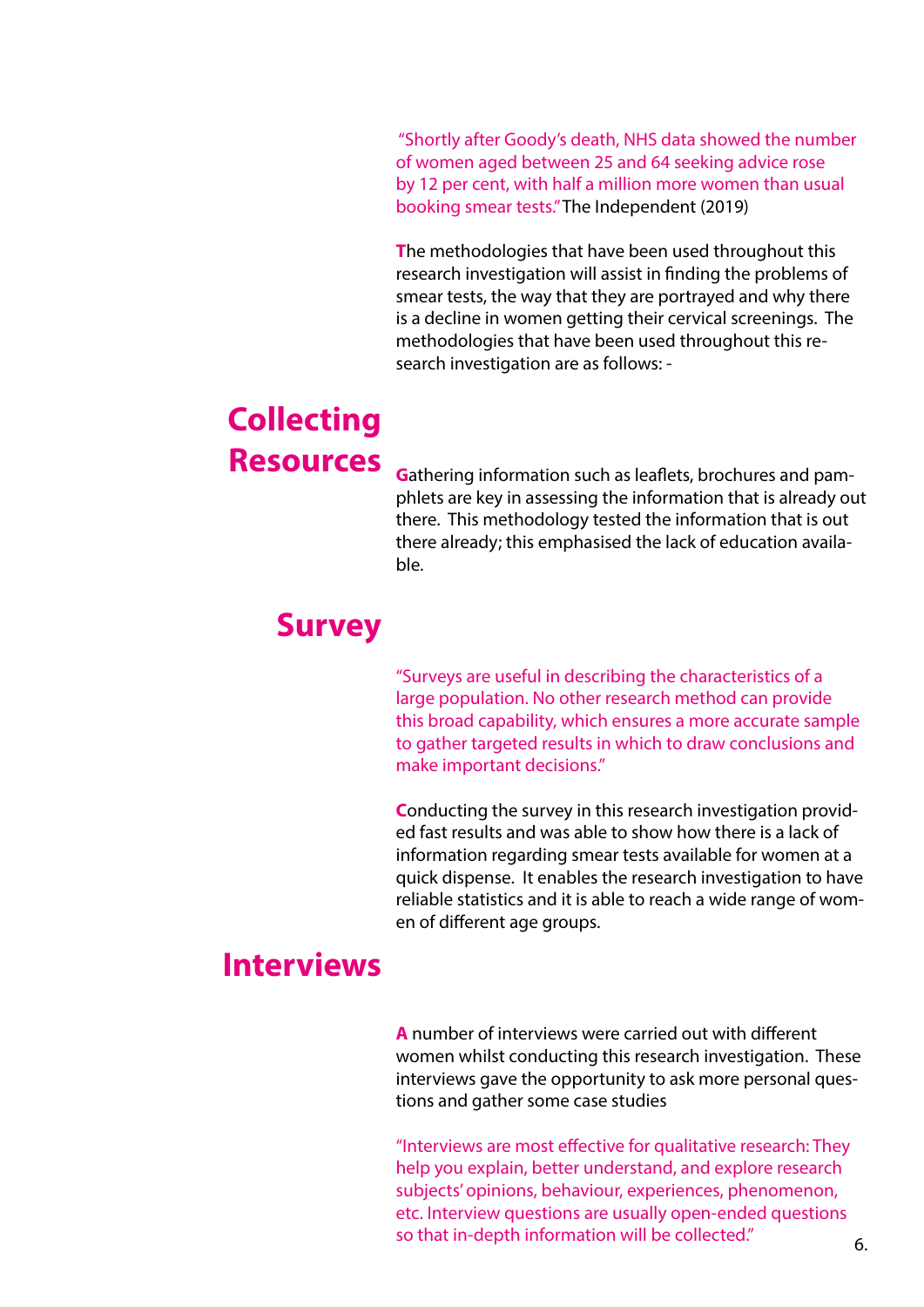#### **Discussion**

**T**here are many different questions that need to be answered within this research investigation. To get a better understanding of the problems around smear tests there needs to be a variety of methodologies carried out. According to the NHS, the number of women booking their smear tests is at a twenty-year low with only 71 per cent of women attending their cervical screening. The research that will be collected throughout this investigation will aid a solution as to why there is a decline in women attending their appointments.

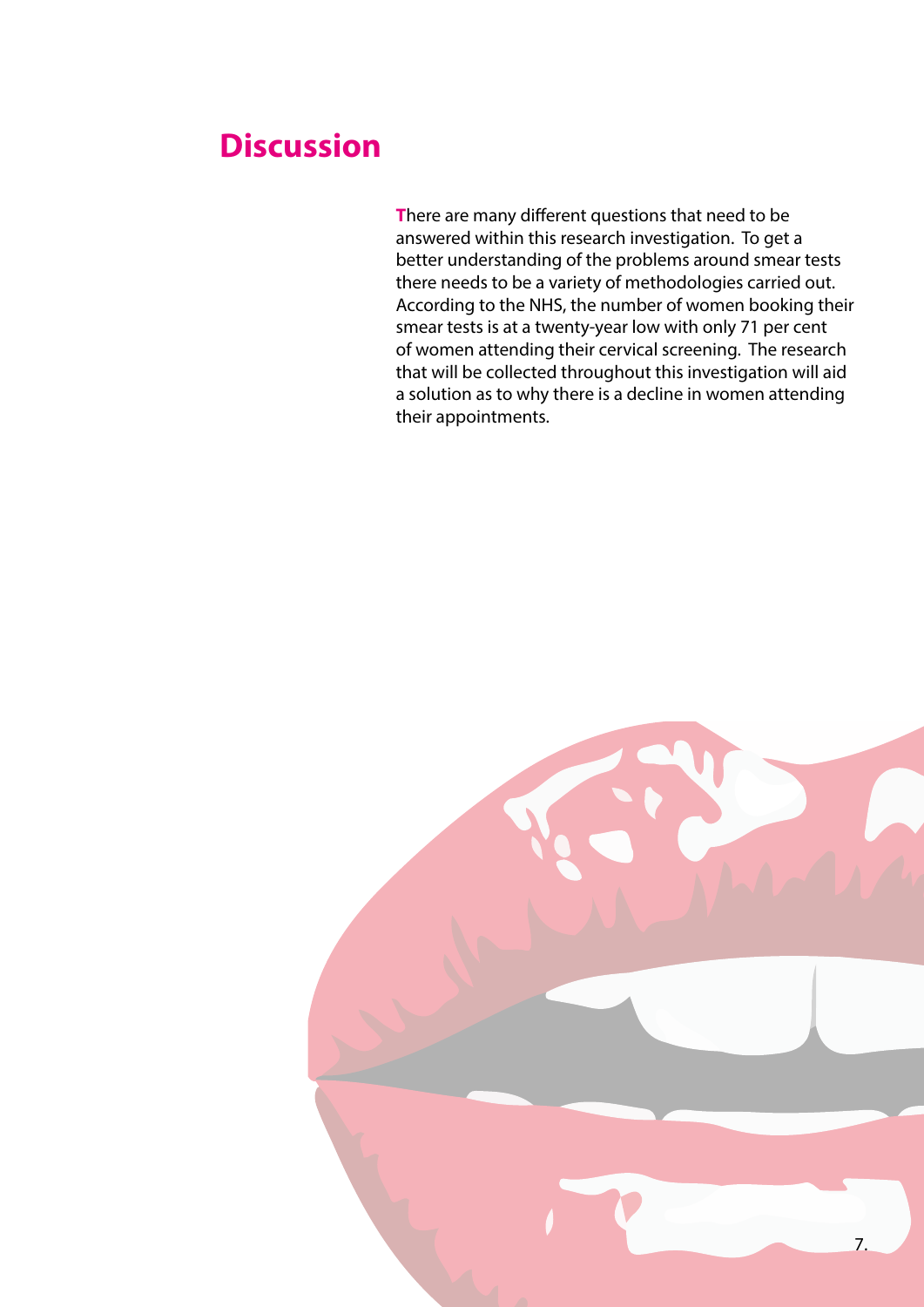### **Collecting Data**

**A**fter visiting a number of different doctor's surgeries around the Cardiff area, it demonstrated that there is not much information available around cervical screenings or cervical cancer in the form of a leaflet, pamphlet or brochure. There is an assumption that women feel uncomfortable or are embarrassed talking about cervical screenings, this is something that will need to be assessed throughout the investigation. Presuming this assumption is correct, women would feel uncomfortable asking for information on cervical screening. To be able to gather fair and reliable information as to whether there is sufficient information available, asking a receptionist for advice or additional information was key along with collecting the information that was readily available at the surgery.

Every doctor's surgery that was visited had the same reoccurring information booklet on cervical cancer. This particular information booklet was created by Jo's cervical cancer trust which is the only charity in the UK that is dedicated only to cervical cancer. The booklet provides information on cervical cancer, however there is no information about the procedure of a cervical screening inside this booklet. Although the information in the booklet is pink, aligning to the colour of the charity it looks corporal and tedious to read. In the particular doctor's surgeries that were visited there were no information on the cervical screening, just cervical cancer. This adds to the issue of women being in the dark about what to expect in regard to having their first smear test.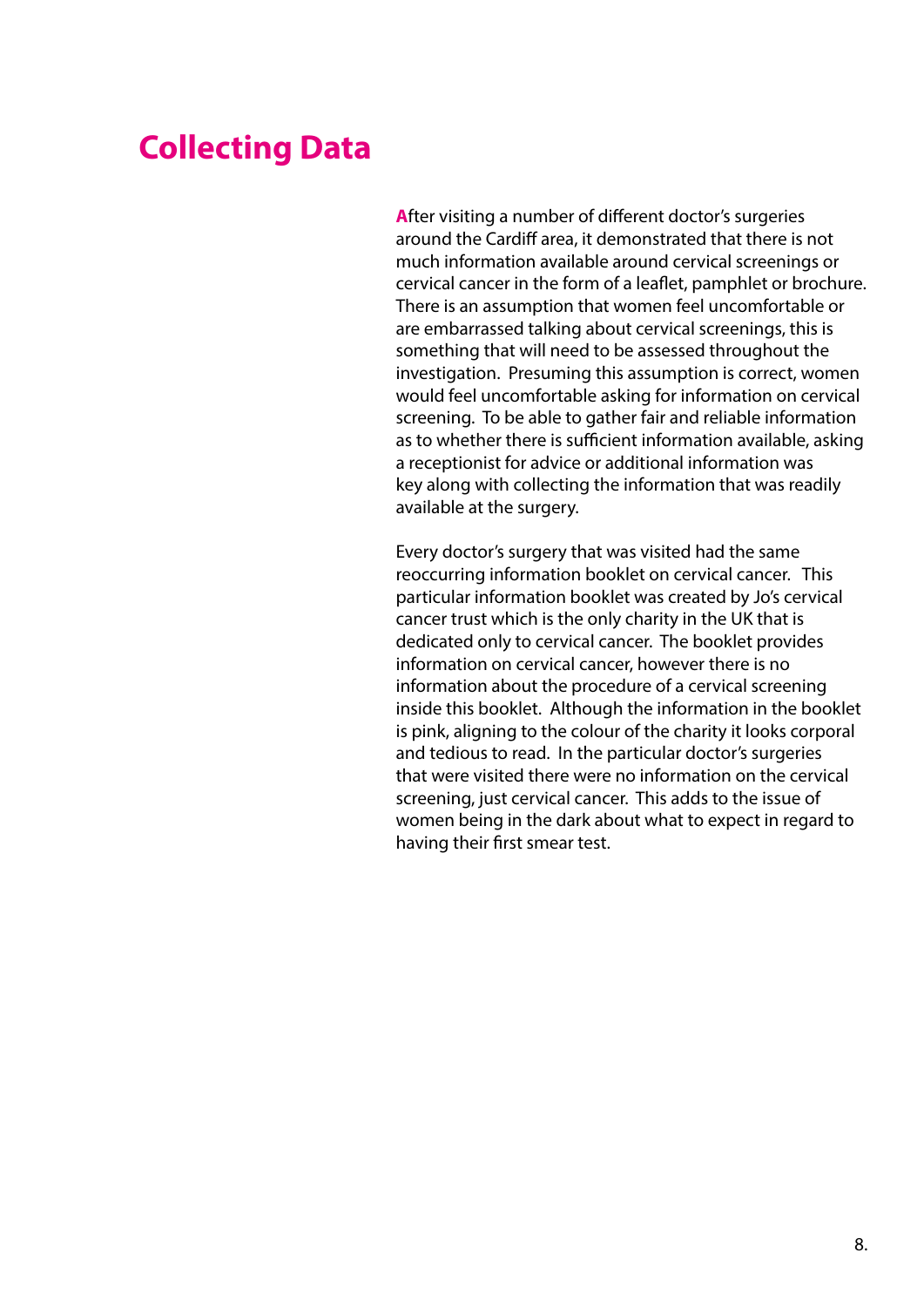#### **Survey**

**T**he next point of call in this investigation is to create a survey for women between the ages of 25 and 65 to gage their thoughts and feelings on cervical screenings. One assumption that has been made before carrying out any research is that the older the woman, the less daunting it is getting a smear test. This survey will be the first piece of research that will be able to solidify this assumption or prove it wrong. In this survey the women were asked a range of questions about what can increase the risks of cervical cancer and reasons for not having a smear test. The survey questions asked the women if they would answer them as how they felt before having their first cervical screening so we can gather how young women feel around this and to answer the assumption of whether there is a lack of education around the topic.

The results of the survey are as follows: -

The first set of questions asked related to the woman themselves, in regard to their appearance and how comfortable they are around strangers. Forty per cent of women that answered the survey reported being too embarrassed to attend because they were uncomfortable with their body. A further thirty-seven per cent had concerns over the appearance of the vulva, they did not want to look abnormal and thirty-eight per cent were concerned about whether they smelled "normal". A staggering sixty per cent of the women that answered the survey said they wouldn't go if they hadn't shaved or waxed their bikini area due to feeling embarrassment or shame.

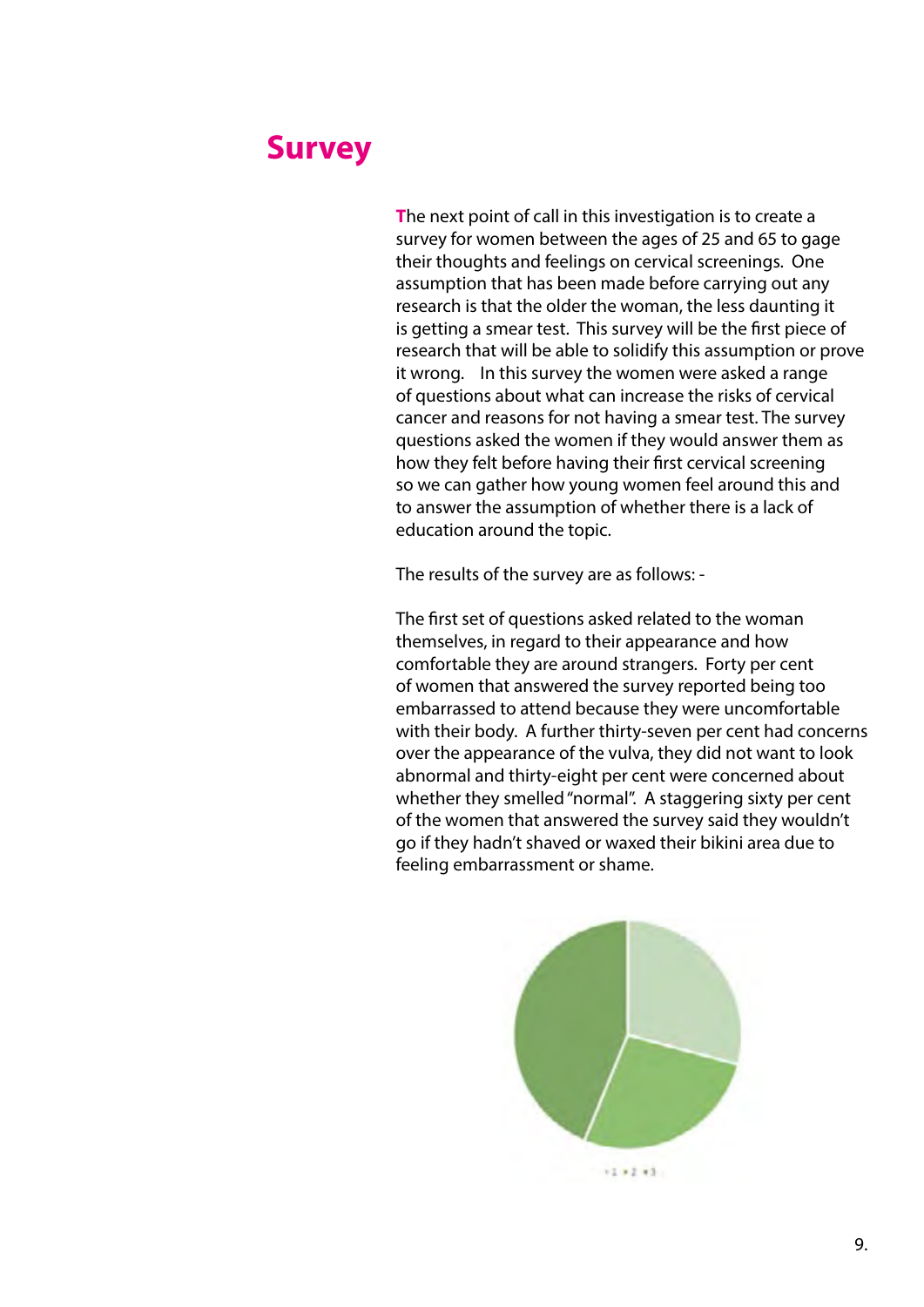#### **Survey**

**T**he second set of questions asked around the life of a woman, work, children and other life commitments. Fiftyeight per cent of the woman asked in this survey said that they would not go to a smear test appointment if they had to take time off work, a further sixteen per cent would not miss the gym to attend and fourteen per cent would rather miss a smear test than a waxing appointment.



The last set of questions the women were asked was based around cervical cancer itself and the risks of getting it. Thirty-two per cent of women were unaware that if you have had a sexually transmitted infection you are at higher risk of developing cervical cancer. Forty-one per cent of women asked did not know that smoking along increased your risk, along with twenty-four per cent of women not knowing taking the contraceptive pill for a number of years can increase the risk. To finish off, thirty per cent of women would rather not know if something was wrong out of fear and twenty-two per cent of women did not know where they can get their smear test done.



 $-1+2+3$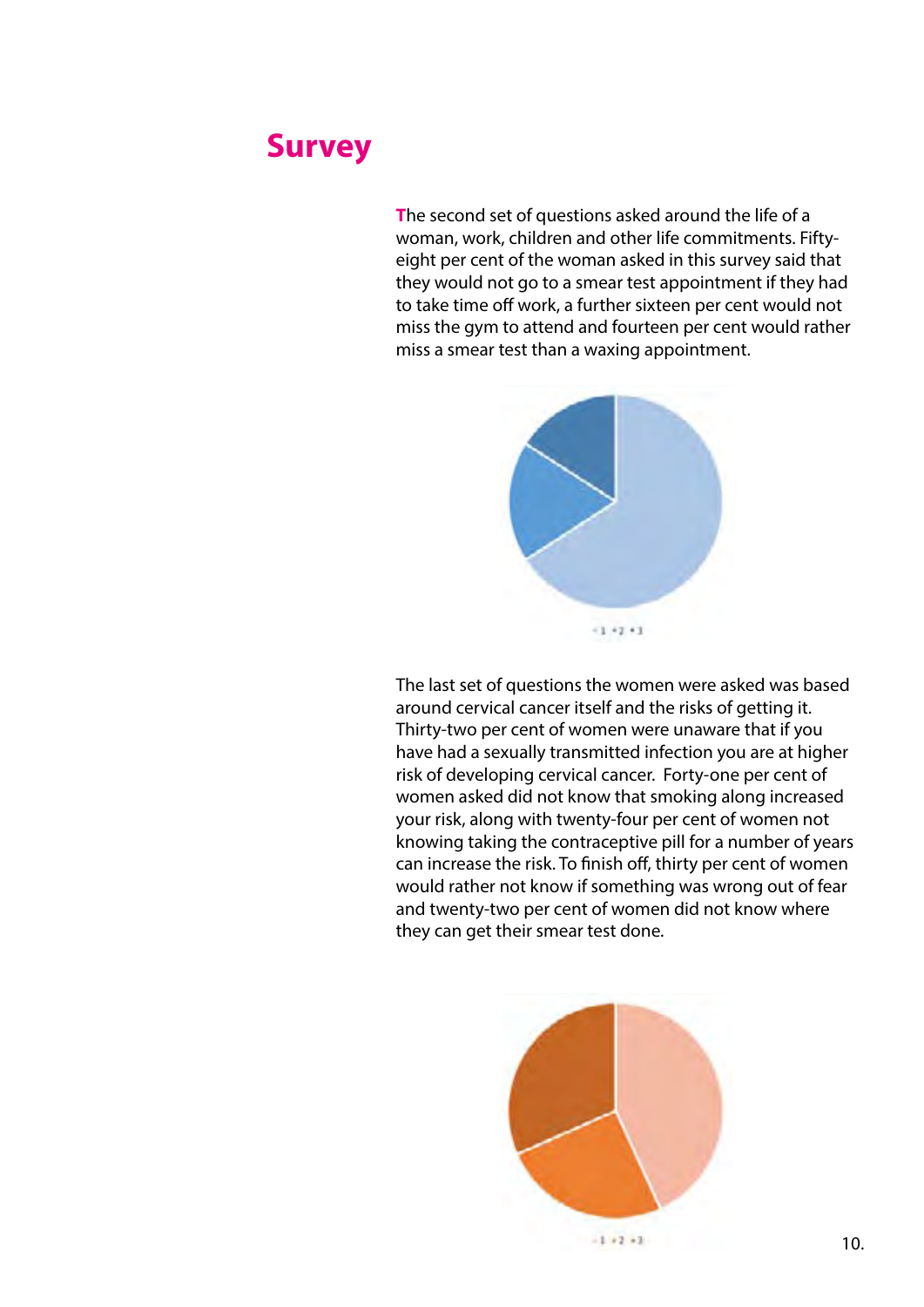## **Conclusion**

**T**hese set of survey results prove the assumption that there is a lack of information around cervical cancer and smear tests within young women, whether that be forty years ago or today. To further the research investigation, the next point of call is to interview woman and get their personal experiences, this will assist in being able to work out the issues of why there is a decline in women in the last ten years attending their appointments.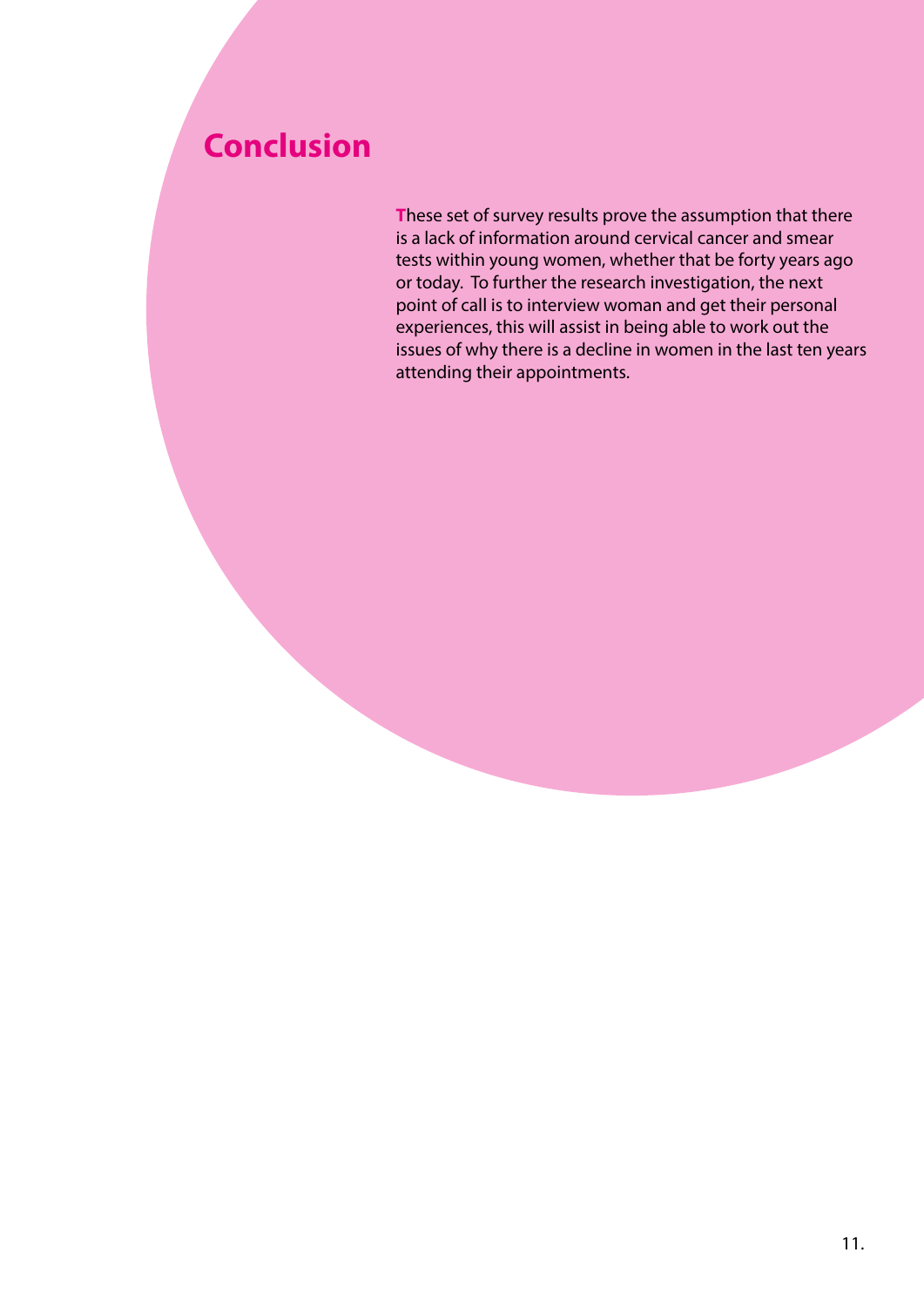#### **Interviews**

**A**fter collecting the results of the survey, seven different women within the age group of twenty and sixty-five were interviewed. By conducting interviews as well as surveys it allows you to be able to gage the way someone is feeling. Through an interview you can hear their tone of voice as well as being able to see their expression. All seven women were interviewed with the same questions to get a better understanding of their thoughts and feelings on cervical screening. In total, three out of the seven people interviewed were between the ages of fifty and sixty-five; the other four people interviewed ranged from the age of twenty to forty.

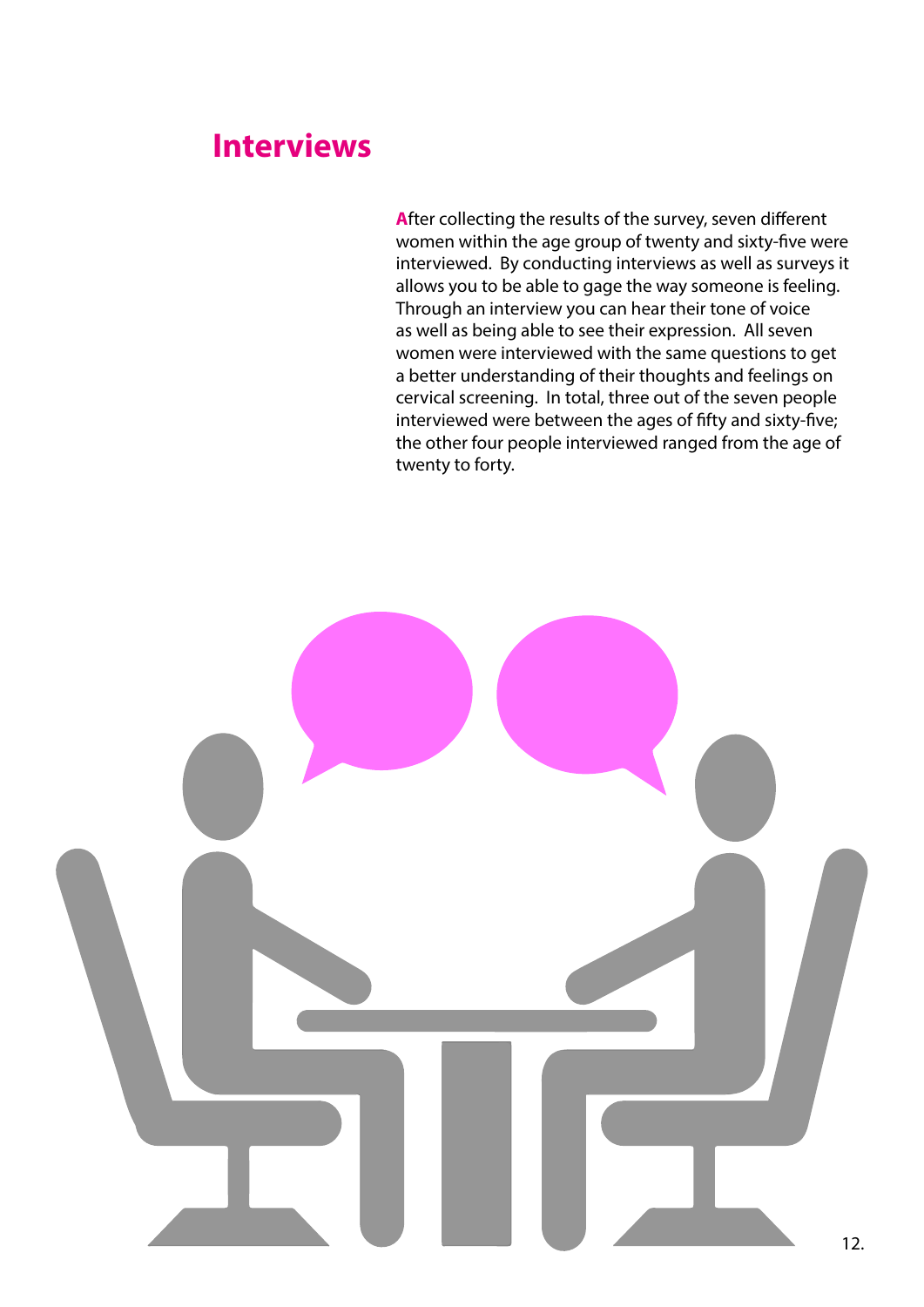





**T**hree women of the ages of fifty (Nicky), fifty-seven (Sarah) and sixty-two (Bev) were interviewed to gage their thoughts and feelings on cervical screenings. Two out of the three women in this age category were between the age of twenty-three and twenty-five when they first received a letter about booking their smear test; both women booked theirs straight away to get it over and done with. The other woman in this age bracket received her letter at twenty-five but it took her to the age of thirty-three to book a smear test appointment. Prior to the letters, they all had no insight into cervical screenings, the procedure or why they had to have the procedure. It is important in the interview to gage how the interviewees felt knowing they had to have their first smear test; all women felt nervous as she they were young at the time, one woman was uncomfortable with her body and she did not know what to expect. One was uncomfortable having to be without clothes in front of someone they do not know, the last was uncomfortable having to be undressed in front of her family doctor. As well as this, she was too afraid to find out the result because cancer runs in her family. When asked if any of them would have consulted with anyone about how they were feeling, they all said that at the time she would never have felt comfortable talking to a family member or nurse about the concerns they had, so they kept it to themselves and went fearing the worst. Each interviewee was asked whether they thought the second time having to have a cervical screening was easier, one answer was that she was more nervous because she had a bad experience the first time and because she knew what she was in for she dreaded it more. Another answer was that she was less nervous because she over thought it a lot and ended up being very quick and not as uncomfortable as she once thought. The other also said she felt less nervous the second time as her results came back fine, however she still feels uncomfortable going to get her smear tests now but feels "like I have accomplished something when I've been to have it done. I know how important it is to get it done, it just is not the easiest thing to do." Foulkes (2020). The last question each woman was asked whether they think there is enough information on smear tests and their importance; each said that they did not think that smear tests are not spoken about enough and young girls are not educated about the importance.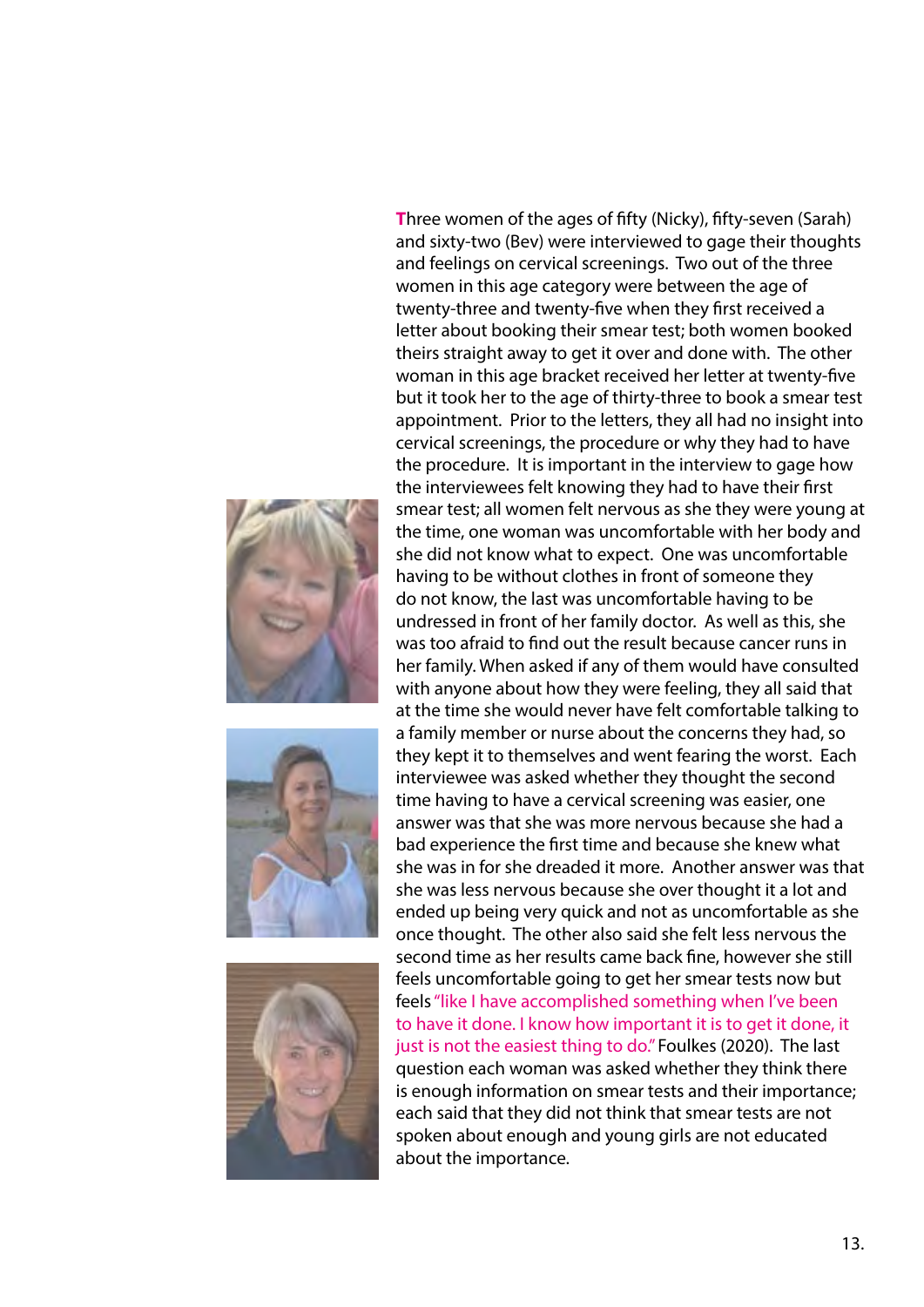



**T**wo women, one the age of twenty (Sophie), the other of the age of twenty-five (Lucie) were also interviewed to gather their judgement on smear tests. One of these women had to have a cervical screening earlier than the recommended age, the other had her first late last year. One interviewee went to the doctors for a contraceptive pill renewal and ended up having to have a cervical screening. Hyde (2020) "it didn't give me any time to think about what was going to happen, it was just sprung on me. This was a good thing in regard to me overthinking the procedure, but I was on edge for weeks waiting for the results because I had to have my smear test at the age of nineteen and this worried me massively." The other received her letter in the post and had it for about eight months before booking her appointment because of outstanding commitments and a busy schedule; the interviewee said that she "put it at the bottom of her priority list, I avoided booking a morning or afternoon off work because I did not know what to expect and I didn't want to talk about it either so I put it to the back of my mind for a while." When both women were asked whether they think that they will be more relaxed the second time they have to get a cervical screening, both said that they now know what to expect so it will be easier for them to go a second time. Both women were of the opinion that it was an uncomfortable experience, but it only lasts a short amount of time and it could potentially save their lives so being uncomfortable for a few minutes every few years was worth it. Both interviews ended on the question of whether they think there is enough awareness about smear tests. They were both of the opinion that there is not enough information out there, one made the point that young girls should be educated whilst in school and receiving the HPV jab.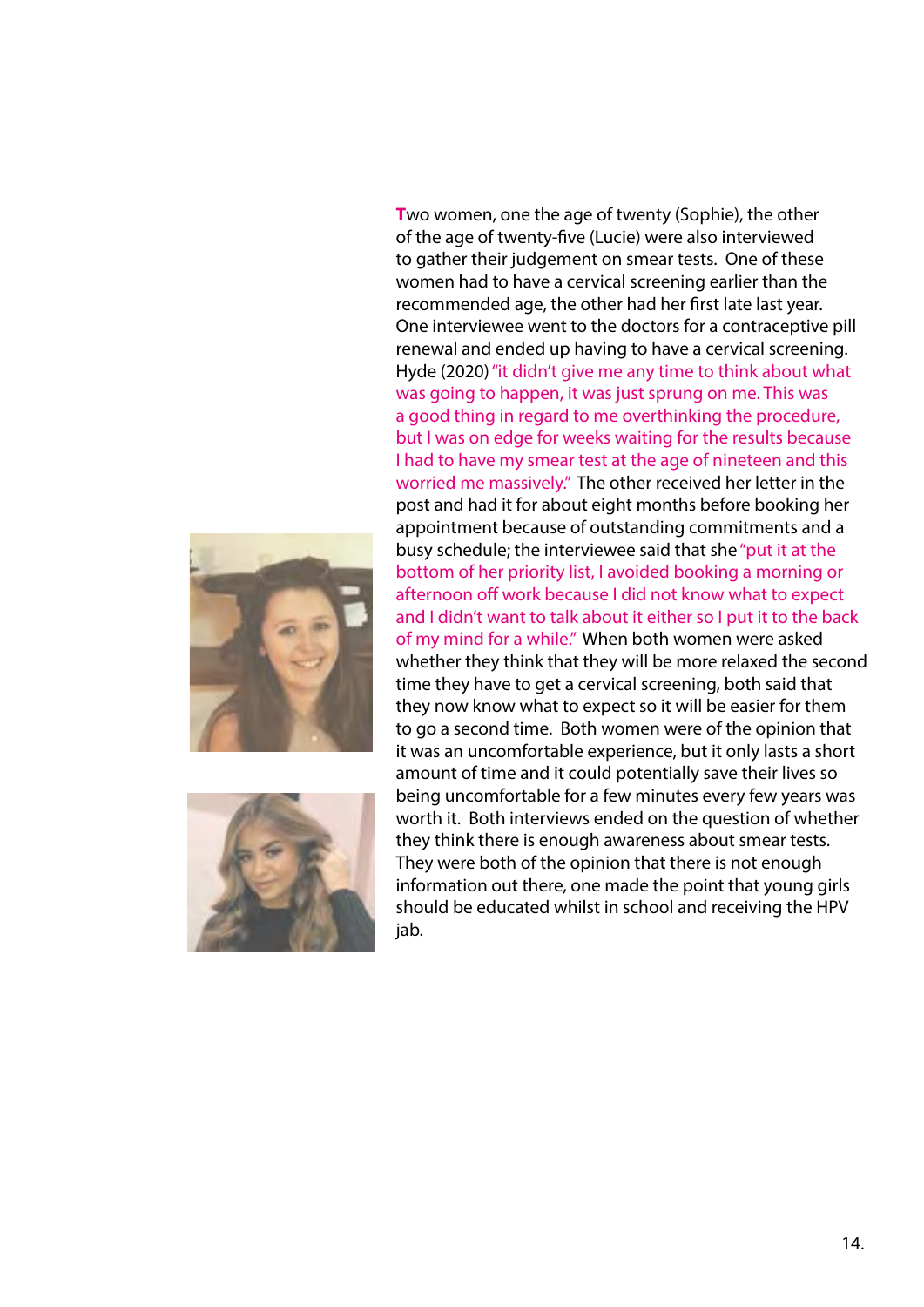



**T**he last interviews that were conducted were with two women of the ages of twenty-eight (Hannah) and forty (Karen). Both women have had the routine check-up of a smear test more than once. Similarly, to all the other interviews, both women did not know much, if anything, about smear tests. They feel like there is little information on cervical screening and what it entails; this is something that worried the both of them before they went for their first routine test. When asked whether they booked their appointment straight away, "I put booking mine off for about two years, I was so uncomfortable with the thought of it, being undressed in front of someone I don't really know and I was scared of what the result would be." Hughes (2020). The second interviewee booked her appointment when she was twenty-five, Jones (2020) "I had already had a child, so nothing really phased me after that. I did feel uncomfortable however a doctor has already seen everything and a lot worse, so it did not bother me. However, I do know that if I had not already had children, I would be more worried about it." Both women were asked whether they felt comfortable enough to talk to a family member or nurse about their concerns, both said that at the time they did not want to talk about it, they felt uncomfortable because it is a private part of their life. One said that they wish they had asked for some advice because it would have settled her nerves (Hannah). To end the interview, both interviewees were asked how important they think getting your routinely smear test is; both women agreed that it is extremely important, and people should be more educated on cervical screenings and cervical cancer. Hughes (2020) "It is extremely important, I put mine off for two years and they ended up finding abnormal cells which could have developed into cervical cancer if not discovered. Being uncomfortable for five minutes and putting your pride aside can and will save your life."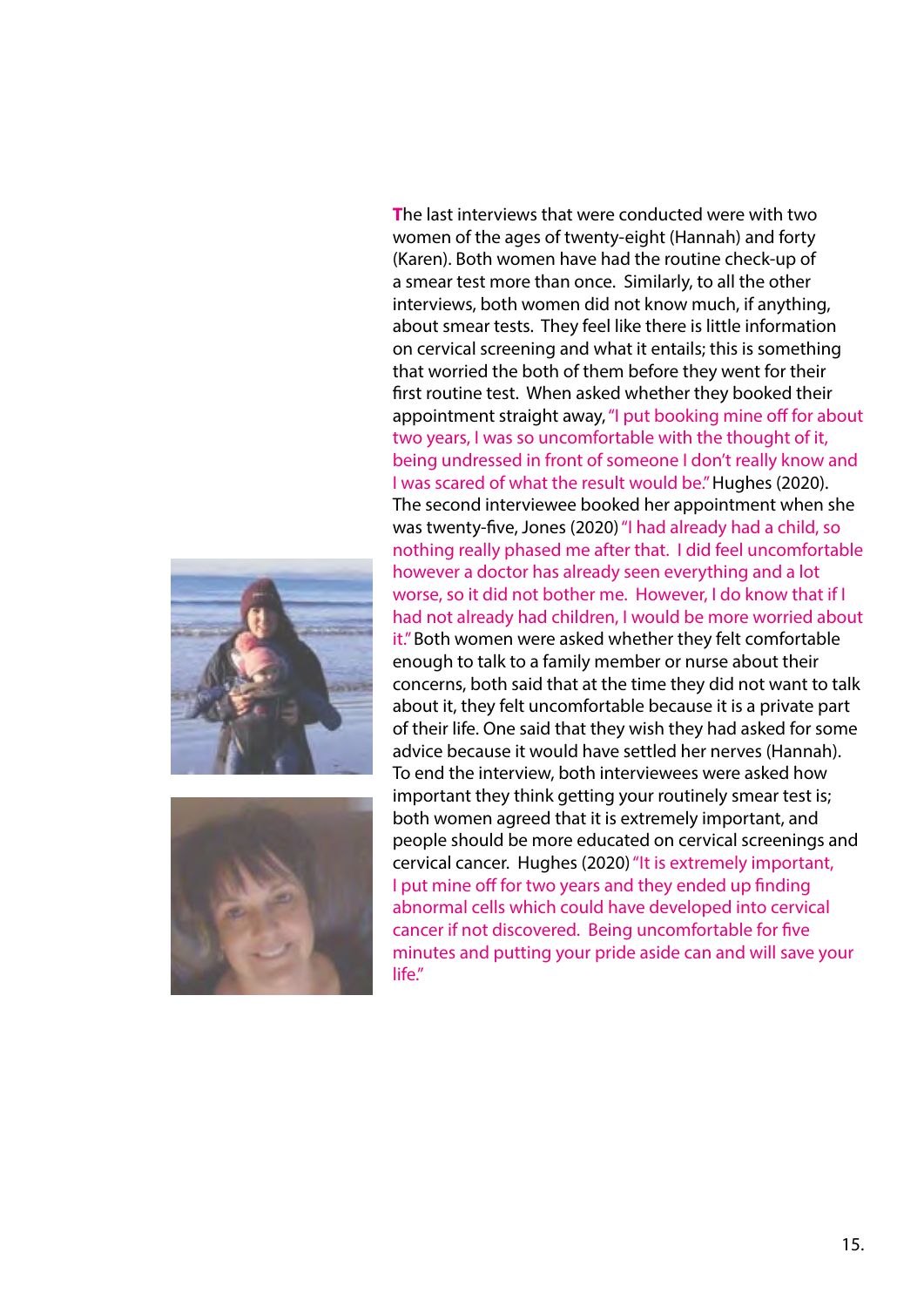## **Conclusion**

**F**rom these interviews, it is clear that women of all ages find getting a cervical screening uncomfortable, whether it is their first or not. From interviewing these women, it is fair to say that getting women to return to the routine check-up is not the issue, it is getting them to go in the first place for fear of the unknown, being embarrassed or uncomfortable. The information gathered shows that these women were not educated about cervical screenings, all they know is that they are important, they are not told why. From these interviews, these women do not like to have a conversation about the procedure of a cervical screening, whether it is with a family member or a professional.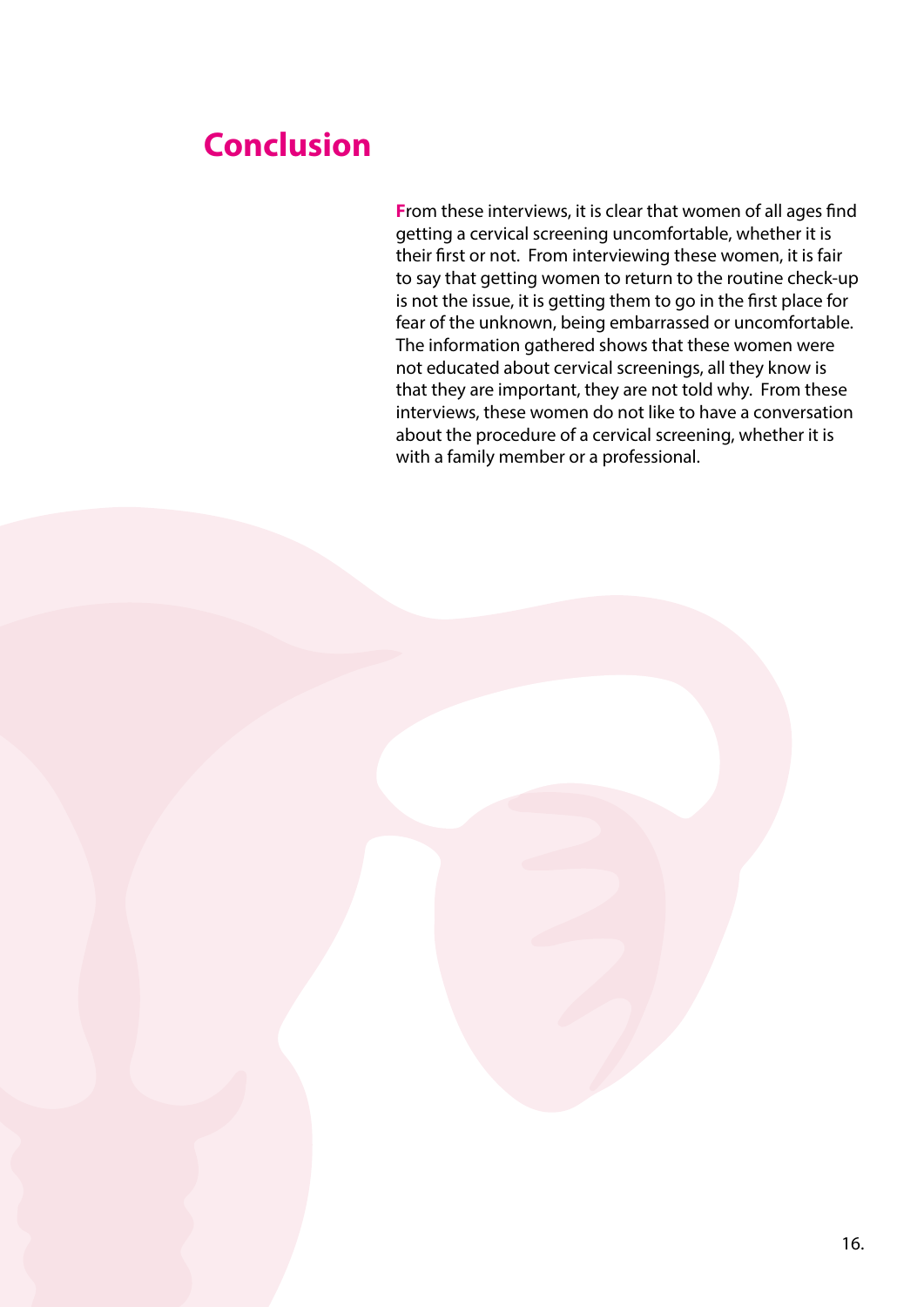#### **Summary**

**I**t is clear that through this research investigation there is an embarrassment that comes with the subject of cervical screenings. Through conducting the different types of methodologies, it is easy to see that there is a pattern of the majority of women that have aided this investigation were afraid to book the test, some waited months, others waited years. The research shows that there is a lack of education within young women and it is a "taboo" topic until you reach the age of twenty-five when you first receive the routine test letter.

Jade Goody is a perfect example of people who made a difference in the number of women booking their cervical screenings. She was a wake-up call for a lot of young women nearly ten years ago.

The survey that was conducted shows evidence of a lack of education. The women who took part in this survey were unaware of how everyday life, bearing children, smoking, consuming the contraceptive pill can increase the risks of cervical cancer. If this was expressed more and was talked about more frequently, would this increase the number of women getting their smear tests?

From the interviews that took place, the women who had been for a cervical screening and the ones who haven't share a common thought, it is the thought of going and the fear of the unknown that is stopping people from booking it. The older women who were interviewed stated that they still get nervous and uncomfortable at the thought of it, however they know the importance and they are not feared with the unknown like they were with their first ever time.

Regarding the assumptions that were made at the beginning of the investigation it is clear that is not just young women that are nervous about cervical screenings. However, it is not getting people back a second time, it is still getting women to book a cervical screening and attend it rather than putting it off. Another assumption made is that people know what can increase the risk of developing cervical cancer. This assumption that was made was incorrect, women, especially young women are unaware of the factors that could eventually cause cervical cancer. Some thought that the HPV vaccine prevents cervical cancer so thought that they did not need a smear test. This once again shows a lack of education within schools and a lack of information available.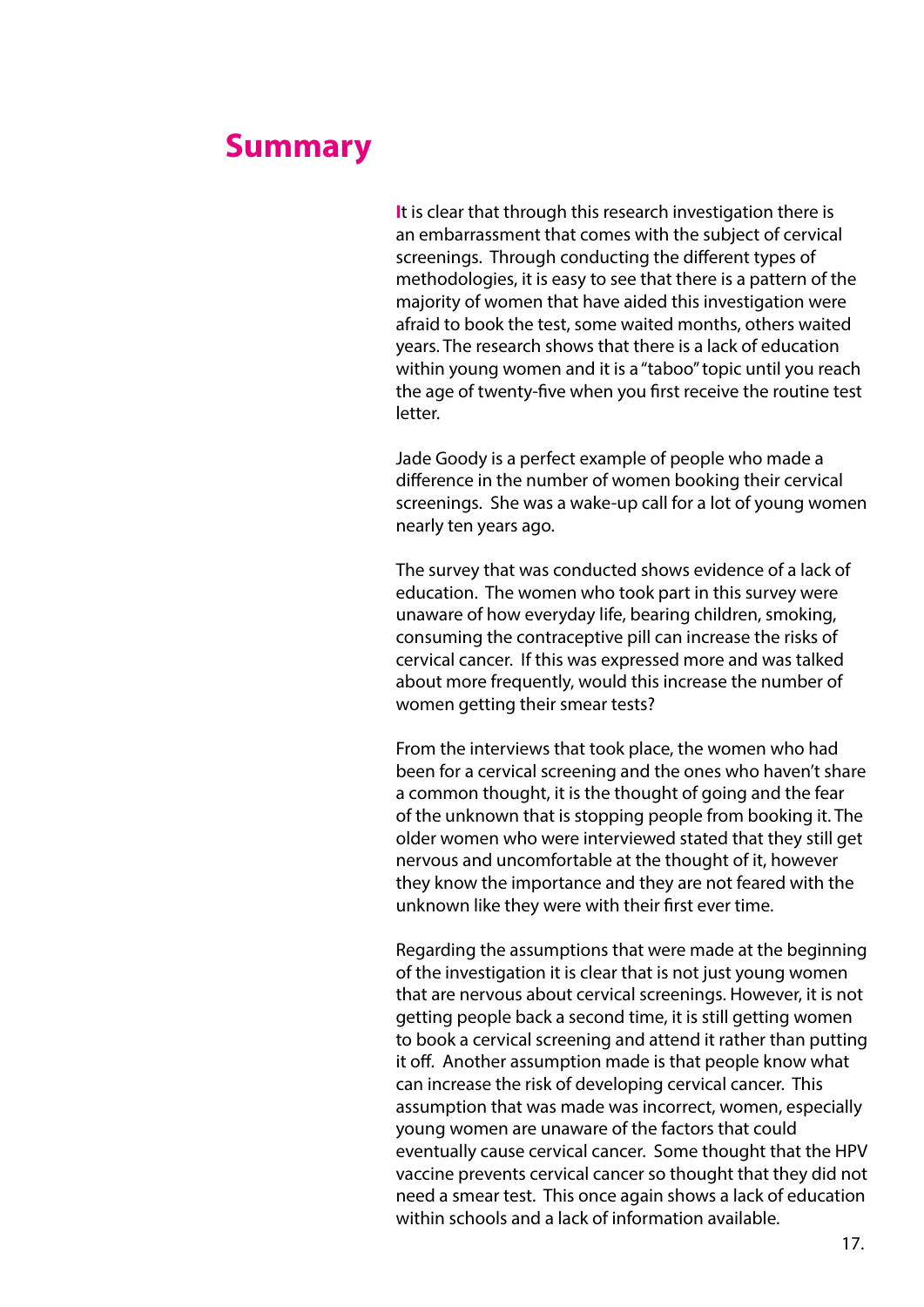**I**t is clear that there are many different routes that could be taken to solve the issue of a decreasing number of women booking their cervical screenings. The original question was "Using graphic design, how can we make women feel more comfortable getting smear tests?" but there is a better more succinct route that could be taken. Some of the questions that would solve the issue would be "How can we break the stigma of cervical screenings within young women by using graphic communication?". There is clearly a stigma around smear tests which makes women avoid booking them. There is also a lack of education around smear tests so a question that would help solve this would be "By using graphic design, how can we educate young women about the importance of having a cervical screening?" Another route that could be taken revolves around doctor's surgeries and their staff. From the research that was conducted it is clear to see that there is, once again a lack of information, but also an embarrassment of talking about it so this question would help combat that concern "By using graphic communication, how can we make sure doctors surgeries and receptionists are equipped to deal with the embarrassment and concerns of cervical screenings?"

Taking all this into consideration, the route that would be the best outcome for this research investigation would be "By using graphic design, how can we educate young women about the importance of having a cervical screening?". This route has been taken because one of the running themes through this investigation was the lack of education from people about the risks and the importance of cervical screenings.